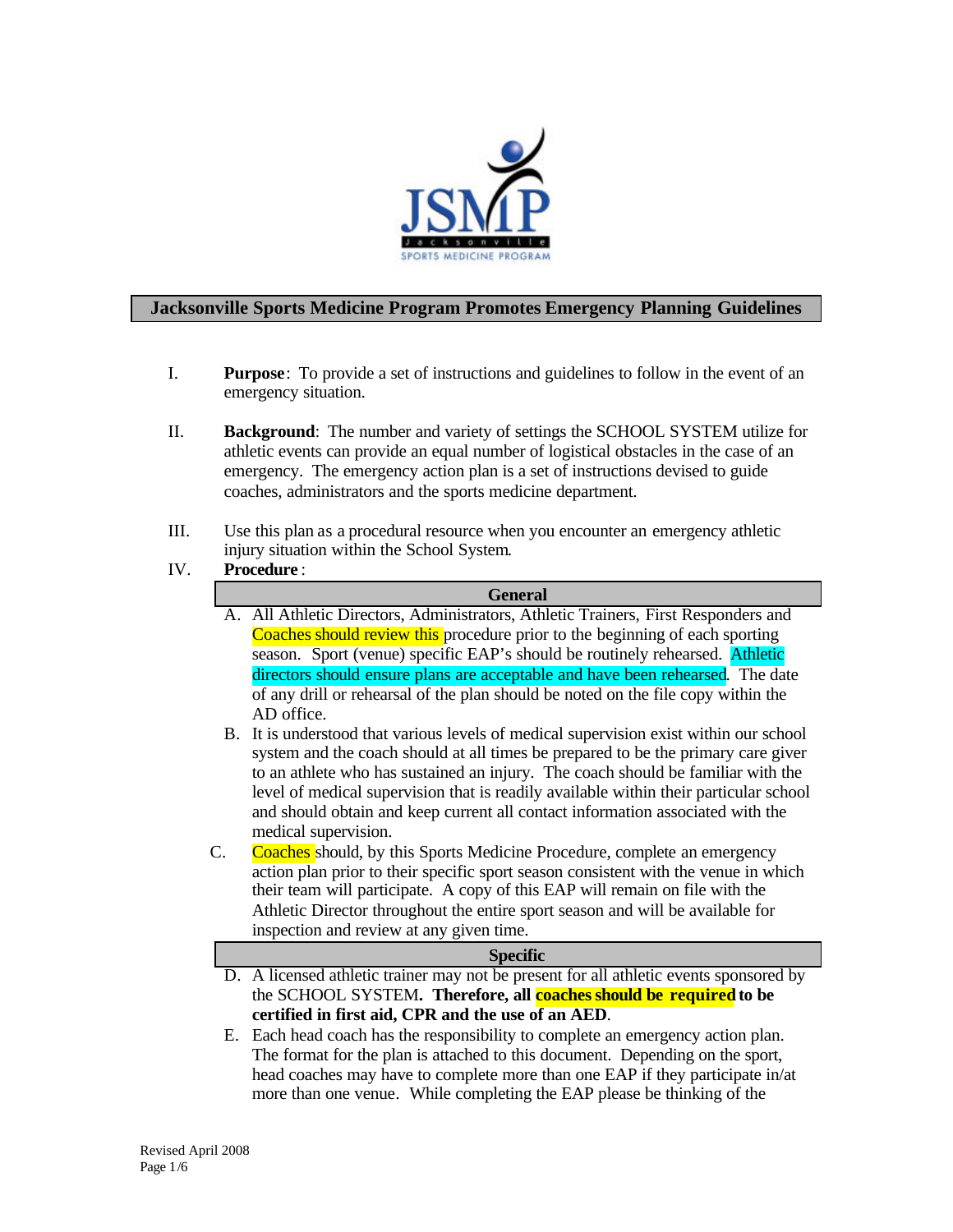following: Layout of your facility, equipment available, support personnel within the facility, external support personnel, communication and follow up.

F. Head coaches should review and rehearse their EAP(s) with assistant coaches and others who are involved within the individual plan.

| <b>Athletic Director:</b> | <b>Date Received:</b> |  |
|---------------------------|-----------------------|--|
|                           |                       |  |

# **EMERGENCY ACTION PLAN DEPARTMENT OF ATHLETICS**

 $School:$ 

**Venue** Description (Name):

 $S$ port:

Head Coach:

Date Created:

# Date (s) Rehearsed:

**Necessary Actions**: First Aid, Monitoring Injured Athlete, Supervising Non-injured athletes, Activation of EMS, Directing EMS, Crowd Control, Facility Access

*Personnel*:

**Licensed Athletic Trainer: Name: Name:**  $\blacksquare$ 

It is the responsibility of the Licensed Athletic Trainer to assess the severity of an injury as well as determine the course of action to be taken. The LAT is SOLELY in charge of the injury and what will occur until EMS arrives. She/He will invoke personnel for assistance as designated below. The LAT will also be responsible for reaching the appropriate emergency medical contact and completing the injury report form(s). If a licensed athletic trainer is unavailable the Head Coach assumes this responsibility. The Licensed Athletic Trainer will yield to a Licensed Medical Doctor as a higher authority provided the physician has properly identified himself as such and is willing to serve as the medical authority for the emergent situation until such time as he is relieved by responding EMS.

NOTES: \_\_\_\_\_\_\_\_\_\_\_\_\_\_\_\_\_\_\_\_\_\_\_\_\_\_\_\_\_\_\_\_\_\_\_\_\_\_\_\_\_\_\_\_\_\_\_\_\_\_\_\_\_\_\_\_\_\_\_\_\_\_\_

**District Approved First Responder:** Name :

A district approved first responder must possess current first aid, CPR and AED credentials prior to employment. The role of the first responder in an emergent situation is to render appropriate first aid treatment. In the absence of a Licensed Athletic Trainer, the first responder will collaborate with the head coach to determine the course of action to be taken for the injured athlete. The first responder should remain with the injured athlete and serve as the primary care giver until relieved by any higher ranking medical authority.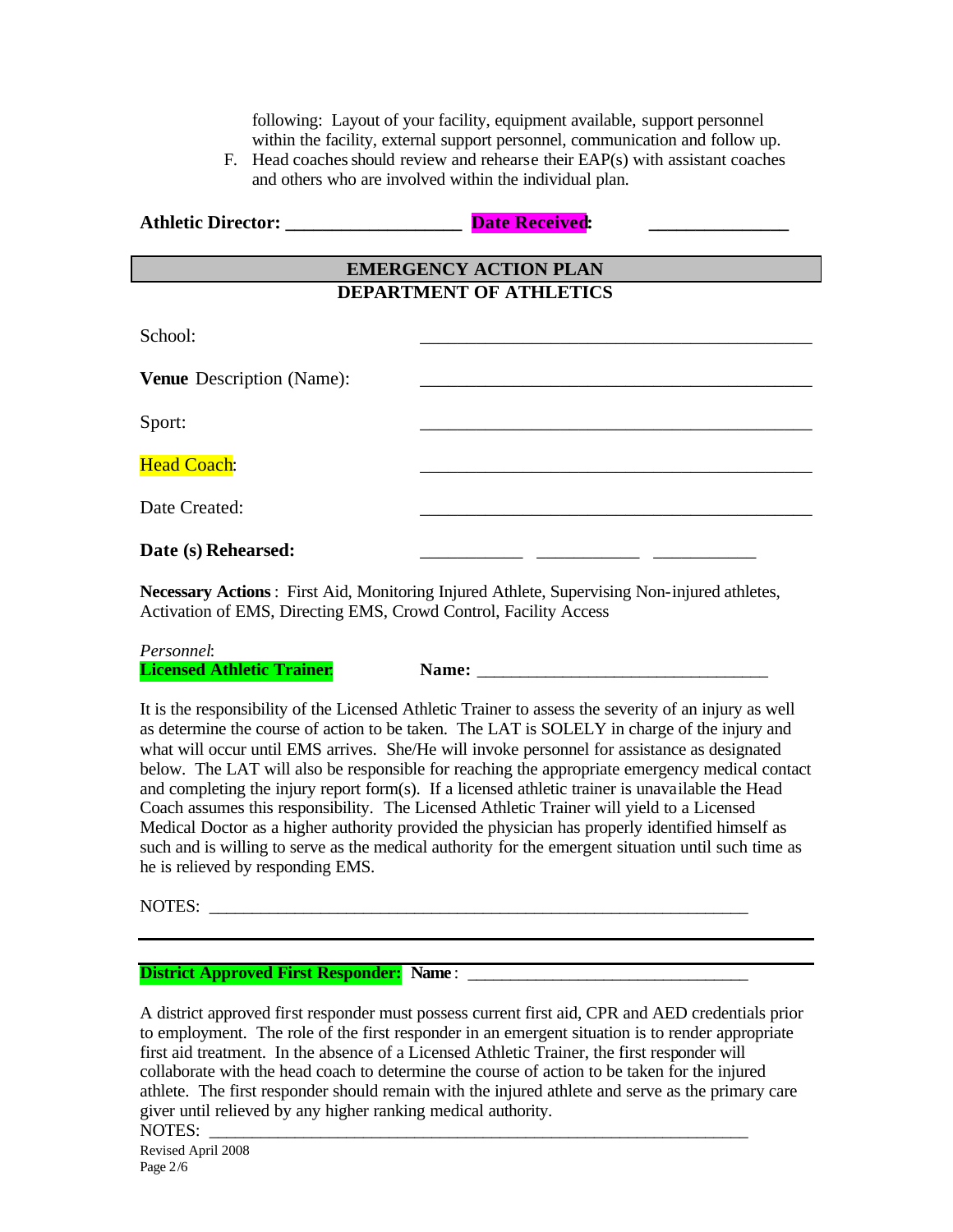### **Athletic Director:**  $\blacksquare$  **<b>Name:**  $\blacksquare$

The primary responsibility of the Athletic Director will be crowd control. No person should be allowed near the injured athlete other than the police, EMS or JRFD. All spectators should be kept clear of entrances/exits so that responding personnel are unrestricted. If an athletic director is not present an administrator or the head coach will assume this responsibility. Any personnel indicating they are medically trained should be completely questioned as to their medical credentials. They should remain away from the athlete until such a time as the information can be relayed accurately to the responding staff. It will be the responding staff's decision as to whether or not additional assistance is needed. NOTES: \_\_\_\_\_\_\_\_\_\_\_\_\_\_\_\_\_\_\_\_\_\_\_\_\_\_\_\_\_\_\_\_\_\_\_\_\_\_\_\_\_\_\_\_\_\_\_\_\_\_\_\_\_\_\_\_\_\_\_\_\_\_\_

#### **Head Coach Name**:

#### **Pre-event responsibilities include:**

Prior to each game / practice / event: all gates / doors leading to your assigned area should be identified. If any of these access points are required to be locked; the key for these locks should be kept on your person at **ALL** times that you are with your team.

Have available a cell phone for emergency calls and the location of the nearest landline phone. Again, if the landline phone is in a location that can be locked, secure a key to this zone and keep on your person at **ALL** times you are with your team.

#### **In the event of an EMERGENCY:**

The Head Coach will have the primary responsibility to secure the injury area of all athletes. All athletes should be instructed to return to their team bench areas. It is crucial for the injured athlete to receive prompt and proper medical care. The head coach will be secondarily responsible for crowd control in the absence of an athletic director. Please understand that the uninjured athletes require supervision at all times for their safety. Do not dismiss the athletes to unsupervised areas.

NOTES: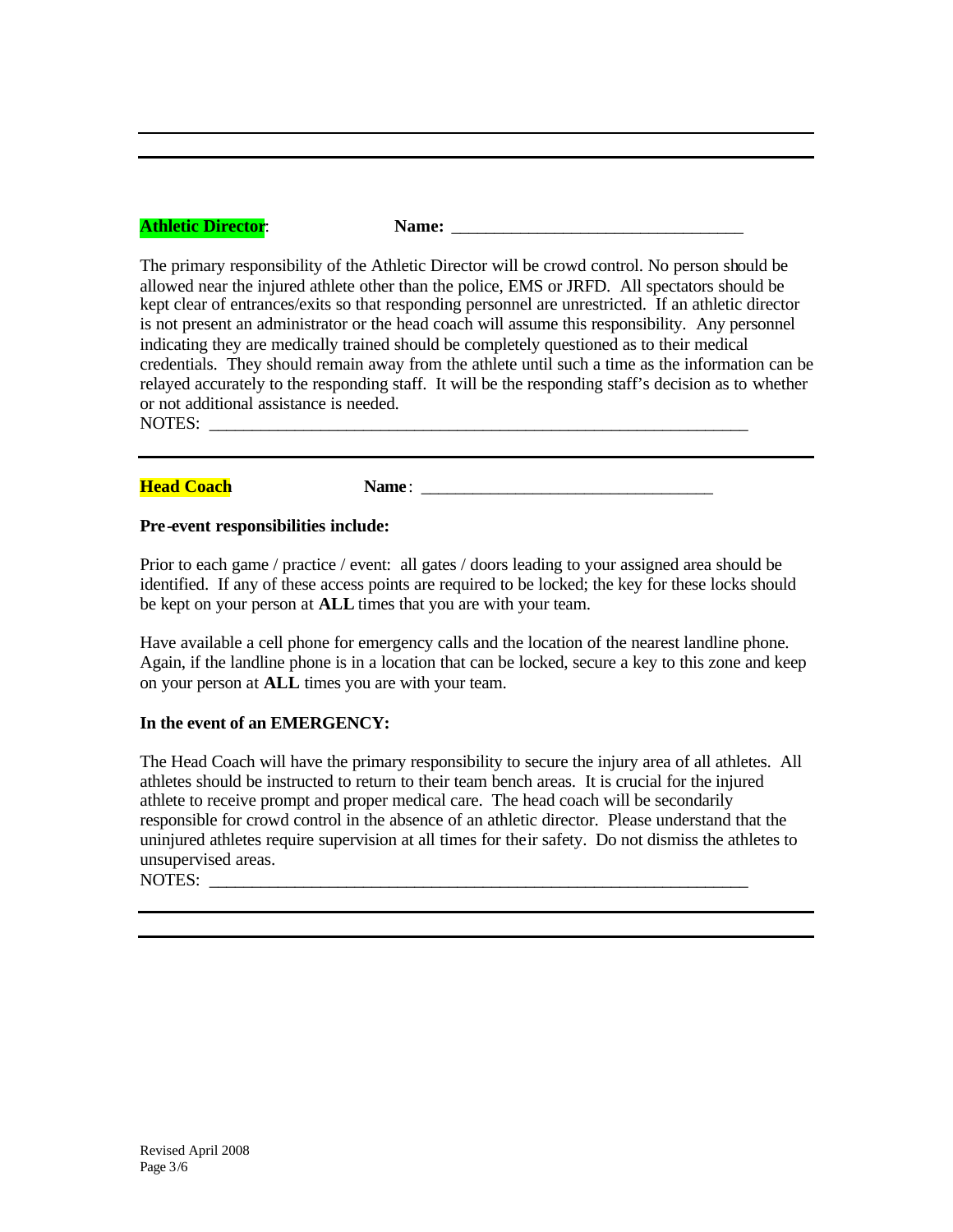### **Attending to the injured athlete** :

## **A. Conscious Athlete**

- 1. Do **NOT** move athlete unless his/her life is further endangered
- 2. Remove mouthpiece
- 3. Stabilize head or neck if injured
- 4. Calm and reassure athlete
- 5. Perform head to toe primary assessment: check for bleeding, gross deformity, cerebrospinal fluid.
- 6. Treat obvious injuries as appropriate. (direct pressure for bleeding, immobilization / stabilization for suspected fractures)

## **B. Unconscious Athlete**

- 1. Follow Performance Guidelines learned in CPR training
- 2. If athlete is face down; obtain help to perform log roll with stabilization and follow CPR performance Guidelines.

*Reasons for an unconscious episode may be hard to determine but may include*:

- 1. Disease
- 2. Traumatic Injury
- 3. Emotions
- 4. Environment
- 5. Injected or Ingested agents
- 6. Neurological

While it is not your job to diagnose the reason for the episode;

\*Your care should remain the same for all episodes of unconsciousness. Athletes should **NEVER** be allowed to return to activity following an episode of unconsciousness without a written note of clearance from a Licensed Medical Doctor.

## **Equipment**:

During competition the sideline area should have available emergency response equipment including but not limited to: Splints, Immobilizers, Crutches, Medical Kit and Ice. For projectile sports an AED should be on the sideline. For other sports it is acceptable to have the AED in a centralized **ACCESSABLE** location.

## **All coaches and administrators must be familiar with the location of the nearest AED.**

During a practice or out-of-season event the above equipment should be available in a central accessible location such as the athletic training room.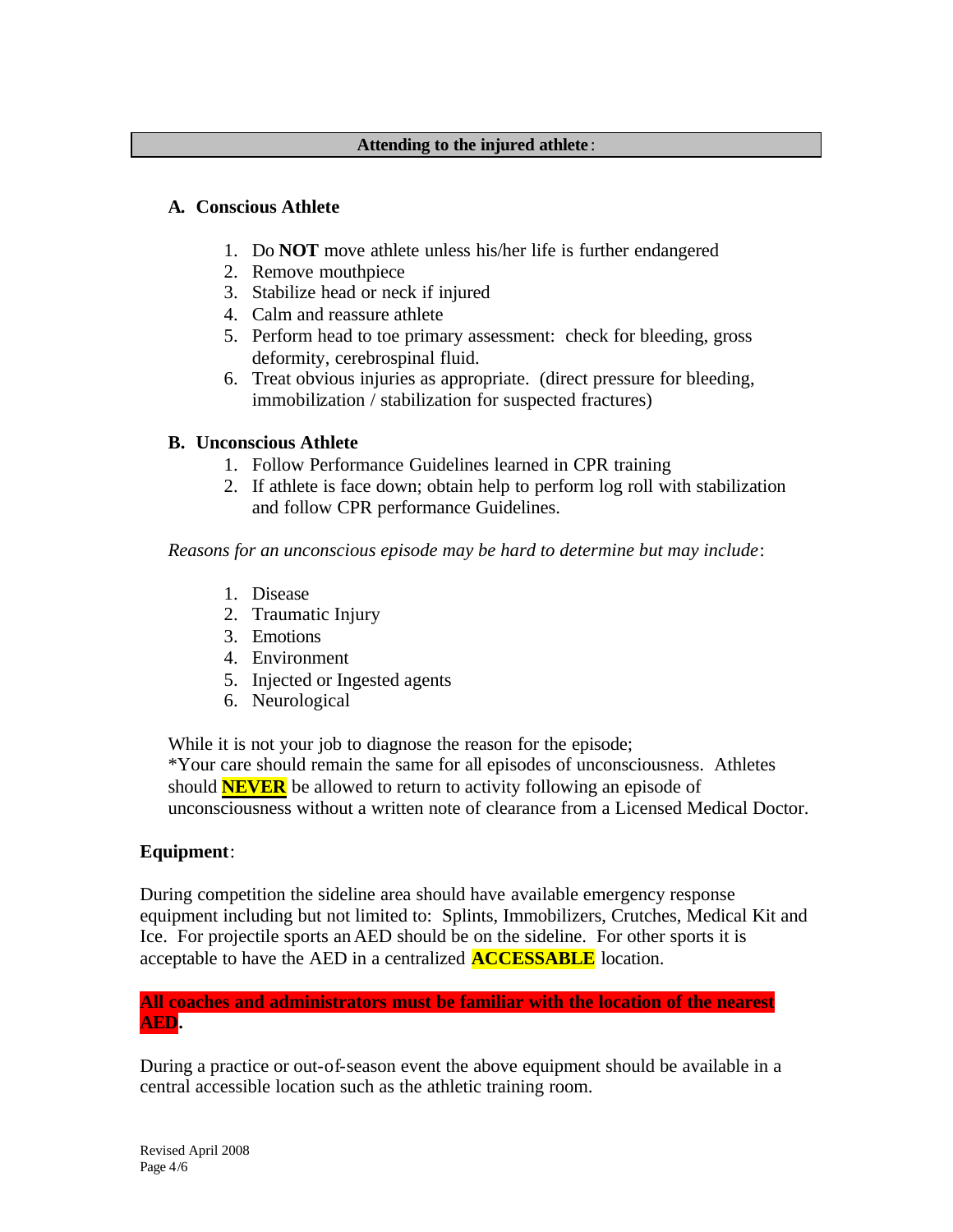**Assistant Coach***or other responsible individual*: **Name (s)**: \_\_\_\_\_\_\_\_\_\_\_\_\_\_\_\_\_\_\_\_\_\_\_\_\_\_ \_\_\_\_\_\_\_\_\_\_\_\_\_\_\_\_\_\_\_\_\_\_\_\_\_\_\_\_\_\_\_\_\_

When instructed by the licensed athletic trainer, the assistant coach *or other responsible individual* will retrieve the emergency equipment and provide it to the licensed athletic trainer or District Approved First Responder.

When instructed by the licensed athletic trainer, head coach or District Approved First Responder; the assistant coach *or other responsible individual* will call EMS (911). The caller must remain calm and relay the following information:

Callers name, location and phone number The type of injury or accident The number of people involved The status and current aid being rendered The exact location of the injured athlete(s) **Be prepared to provide directions**:

As an example:

MY NAME IS \_\_\_\_\_\_\_\_\_\_\_\_\_, THERE IS AN EMERGENCY AT HIGH SCHOOL. (DESCRIBE THE EMERGENCY)

WE ARE IN/ON THE **EXECUTE:** (FIELD/BUILDING). THE BEST WAY TO GET TO US IS \_\_\_\_\_\_\_\_\_. SOMEONE WILL MEET YOU AT THE ENTRANCE TO DIRECT YOU TO THE EMERGENCY SITE.

\*\*\* WAIT FOR CONFIRMATION AND ADDITIONAL QUESTIONS…….

\*\*\*\*\*\*\*\*\***DO NOT HANG UP** UNTIL TOLD TO DO SO \*\*\*\*\*\*\*\*\*\*\*\*\*\*

The assistant coach *or other responsible individual* will then await the arrival of the ambulance; and direct them to the injury area

The assistant coach or other responsible individual will be responsible for accompanying the injured athlete to the hospital via ambulance or private car. He/she should be in possession of all emergency authorization forms for the athlete.

Directions for EMS: Please follow these directions to our location: